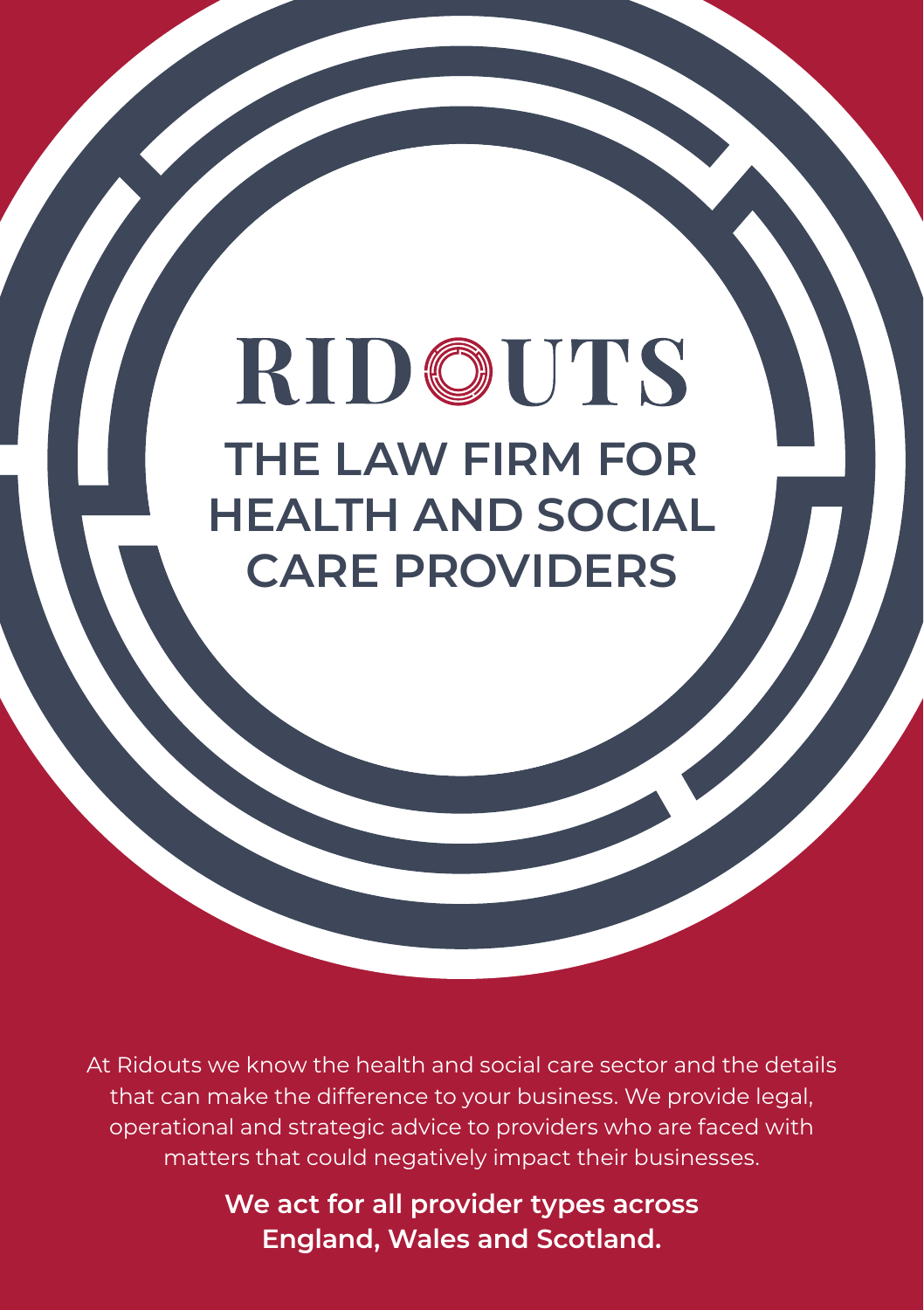# **INCLUDE**

**SERVICES INCLUDE**

- **CLIENTS** Care Homes (Nursing Children's Homes and Decidential **THE TEAM and Residential)** 
	- **Home Care Agencies**
	- **Independent Hospitals**

• **Challenging inspection reports and ratings** • **Challenging notices to suspend, cancel or vary** 

• **Challenging warning notices, fixed penalty notices and prosecutions** • **Appeals to the First-Tier Tribunal** • **Registration advice and challenges to refuse**

- **GP Practices**
- **Supported Living Providers**
- **NHS Trusts**

**registration** 

- **Children's Homes & Residential Special Schools**
- **Fostering Agencies**  • **Substance Misuse**
- **Centres**

• **Safeguarding investigations** • **Commissioner fee, contract disputes and embargos**

• **Inquests**

• **Police investigations**  • **Regulatory due diligence**

• **Dental Practices**

We believe in a straight-forward, no nonsense approach, offering common sense and clarity when you need it the most.

Given the team's combined experience, we've seen most sector scenarios – and if we haven't, we have the skills to understand the issues and advise.

Ridouts can give you peace of mind knowing that a team of dedicated, specialist lawyers can be swiftly brought together to support you through the regulatory and commercial challenges your business may face.

### **WHAT OUR CLIENTS SAY**

*You feel that you get both legal advice and consultancy, borne out of many years of dealing with regulators.*

- *We have always found the advice and support from Ridouts extremely helpful and reassuring. They provide a positive and welcome service to care providers tacking difficult legal and regulatory issues.*
- *We have been able to depend on them like an extension of our own team. Their approach, knowledge and expertise has ensured all our matters have been handled efficiently.*

#### **HOW RIDOUTS CAN HELP YOU**

Our specialism means that not only do we know the law that governs the sector, we also know the nuances that come into play. There is no textbook way of operating a health and social care business so you need solicitors that don't just know the regulations, but how to interpret them in the context of multi-faceted pressures, conflicting stakeholder input, and what the day job looks like for you.

The combination of our staff skill mix, knowledge and experience means that our clients receive a service that helps them to find solutions to often complex and damaging situations.

We provide time sensitive, effective, results-driven advice to the sector.

The team at Ridouts is on hand to help navigate you through the complexities that can arise.

**There is no such thing as an ordinary day in care. Your legal advice shouldn't be ordinary either. We work with you through the extraordinary.**